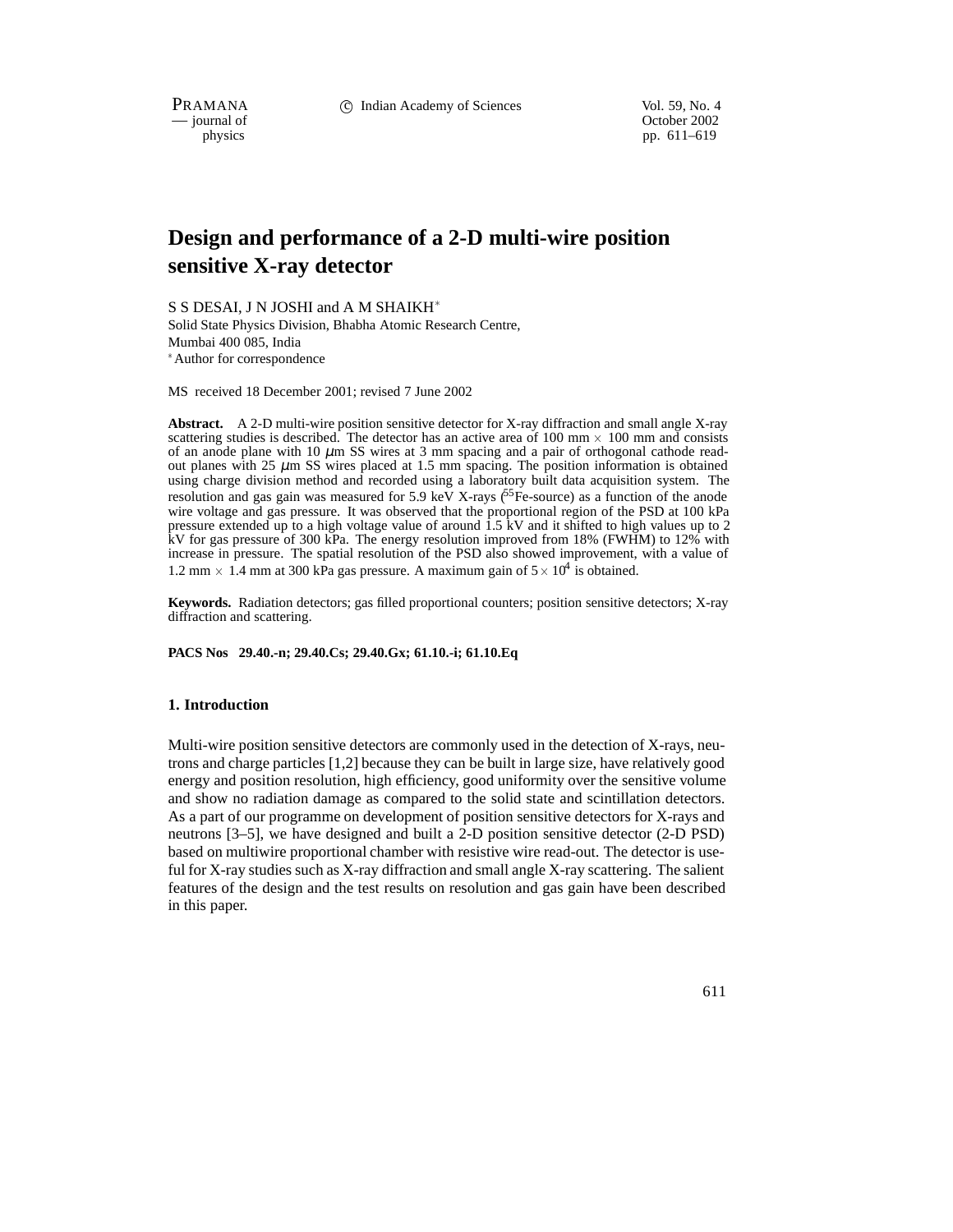

**Figure 1.** Schematic drawing of the 2-D PSD.

## **2. Detector design**

Figure 1 shows a schematic diagram of the multiwire position sensitive proportional counter geometry. The basic configuration consists of three wire planar electrodes with the anode at the center and two orthogonal cathodes one above and one below the anode. The anode grid consists of 32, 10  $\mu$ m stainless steel wires stretched uniformly and placed at a pitch of 3 mm and bridged together. The cathode grids are fabricated of  $25 \mu$ m stainless steel wires attached in the zigzag fashion. Each cathode forms one long resistance read-out wire with a total resistance of approximately 12.25 k $\Omega$ . The spacing between each read-out wire is 1.5 mm. The anode to cathode spacing is 2.4 mm. The sensitive area of the grids is  $100 \text{ mm} \times 100 \text{ mm}$ . The three grids are assembled and placed symmetrically in a gas tight circular, stainless steel enclosure capable of withstanding high pressures. The distance between the cathode planes and the grounded surface of the pressure vessel (drift gap) is 4.6 mm. The charge gain of the detector is controlled by the various gaps in and between the electrodes. The pressure container is provided with a  $250 \mu$ m-thick beryllium window for X-rays to enter and it is matched to the active area of the detector. The beryllium window is slightly concave shaped so that it can withstand high pressures. The inner wall of the pressure container is lined with aluminium foil to minimize back scattering of X-rays. For filling the detector with its operating gas mixture it is evacuated continuously for several hours at  $10^{-3}$  mbar and filled with P-10 gas, a pre-mixed mixture of Ar (90%) and CH<sub>4</sub> (10%) at required pressure. A compact valve seals the detector off from the filling system and it is ready for use.

## **3. Detector operation**

The anode provides the high electric field required for proportional counter operation. When high voltage is applied to the anode grid, in the vicinity of each anode wire, equipotential lines which are concentric to the wires are developed. The electrostatic field near each anode wire in the multiwire proportional counter [6] is given by

$$
E = \frac{V}{d/2 \left(\pi l/s - \ln(\pi d/s)\right)}
$$
(1)

where *d* is the anode wire diameter, *s* the wire spacing, *l* the anode–cathode gap and*V* the anode voltage.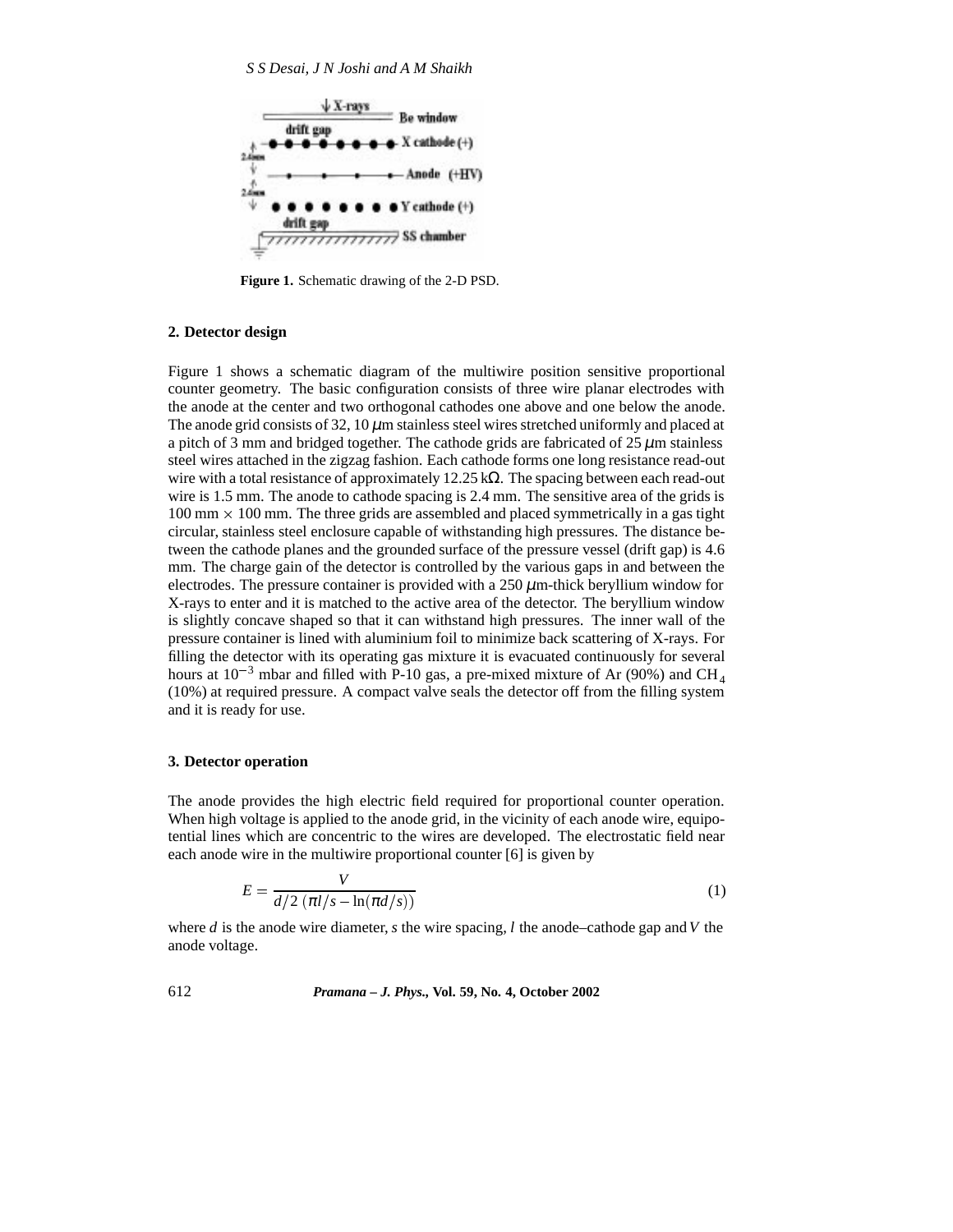

**Figure 2.** Charge division method for position encoding in 2-D PSD.

An incident X-ray interacts with the chamber gas producing a photoelectron. The free electrons generated by the slowing down of the photoelectron drift to anode plane generating an avalanche on one of the wires. As the charge is being collected, an opposite signal is induced on the nearest wire in both the cathode read-out planes. The induced charge on the cathode planes gets divided in the inverse proportion of the resistances of the two segments and flows towards the ends. The two signals from each cathode are amplified, added and then fed to a pulse divider whose output is proportional to the ratio, signal from one end to the sum of signals from both the ends. This ratio is a measure of the position on the cathode plane where charge is induced. The method is therefore, called as charge division method. Since the two cathode read outs are orthogonal to each other, a coincidence between the two gives the X and Y coordinates of the ionization event. A multichannel analyzer can thus records the complete scattered intensities over the whole area of the detector simultaneously. Figure 2 shows the electronic system required to implement charge division method for position read out. A laboratory built data acquisition system [7] and a 3-D display graphics routine [8] are used to acquire and analyze the data. The detector is tested with P-10 gas at 100, 200, and 300 kPa pressures and for every pressure the characteristics of the detector are investigated using a collimated beam of 0.60 mm diameter from 5.9 keV  $55Fe$  X-ray source.

## **4. Detector performance**

Figure 3 shows a typical pulse height spectra for  ${}^{55}Fe$  X-rays at an anode voltage of 1500 V and 100 kPa gas pressure. Two peaks corresponding to the total absorption peak (5.9 keV) and the argon escape peak (2.93 keV) are clearly seen. There also exists a third peak with intensity of about 1% and at the position 25% of the main peak. This is clearly shown in figure 4 using a logarithmic scale. We speculate that this peak corresponds to

*Pramana – J. Phys.,* **Vol. 59, No. 4, October 2002** 613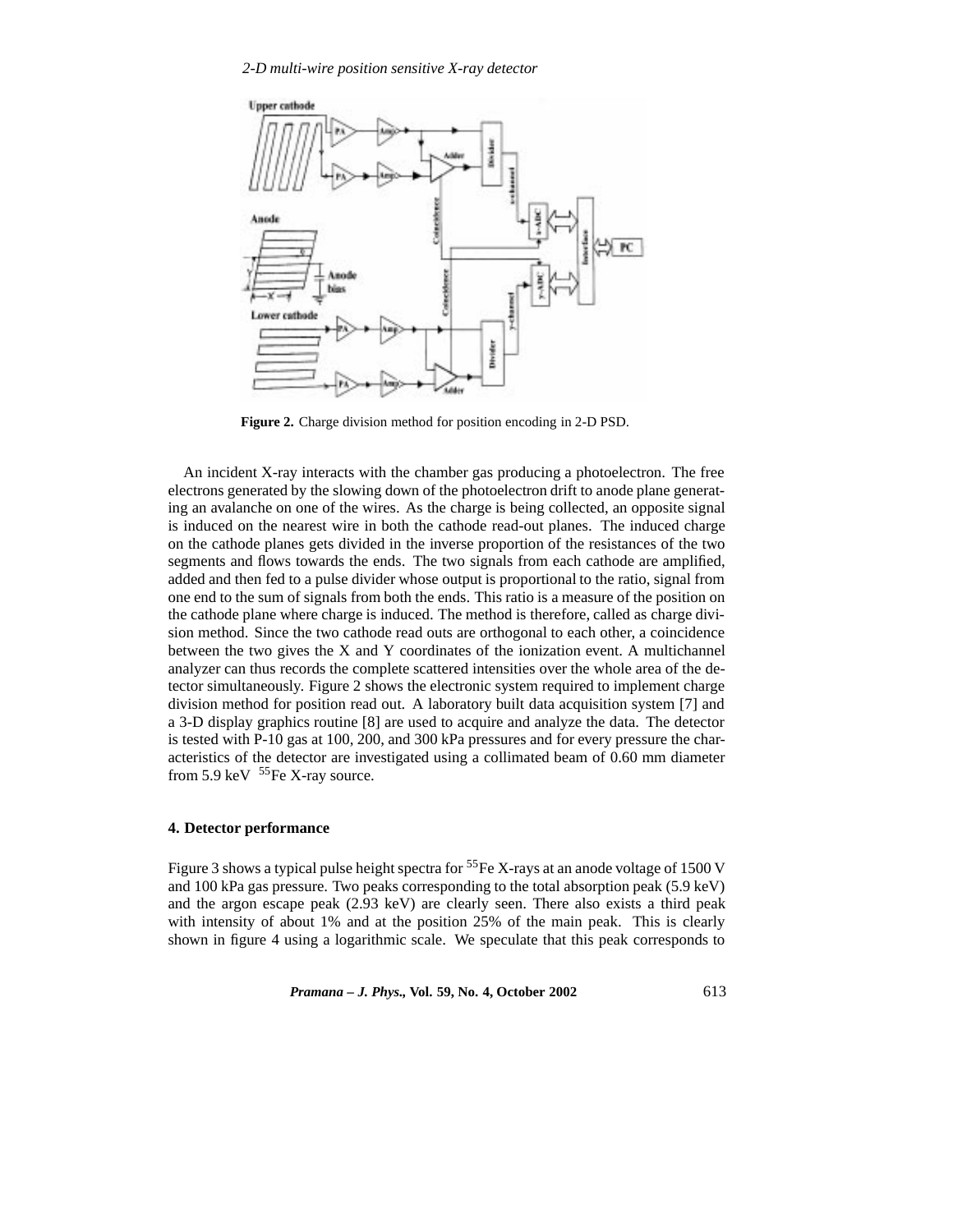

Figure 3. Pulse height spectrum for <sup>55</sup>Fe X-rays with P-10 gas at 100 kPa and anode voltage of 1500 V.



Figure 4. Pulse height spectrum of figure 3 in a logarithmic scale, showing the three distinct X-ray energy peaks.

characteristic X-rays of Al (1.49 keV) originating from the aluminum base plate used for mounting anode–cathode grid assembly that absorbed the 5.9 keV photons. However, this peak is not noticeable at higher gas pressures. Similar observations have been reported recently in the study of an X-ray proportional counter [9].

The electron multiplication process in high electric field is one of the prominent characteristics of proportional counters. The formation of electron avalanches results in gas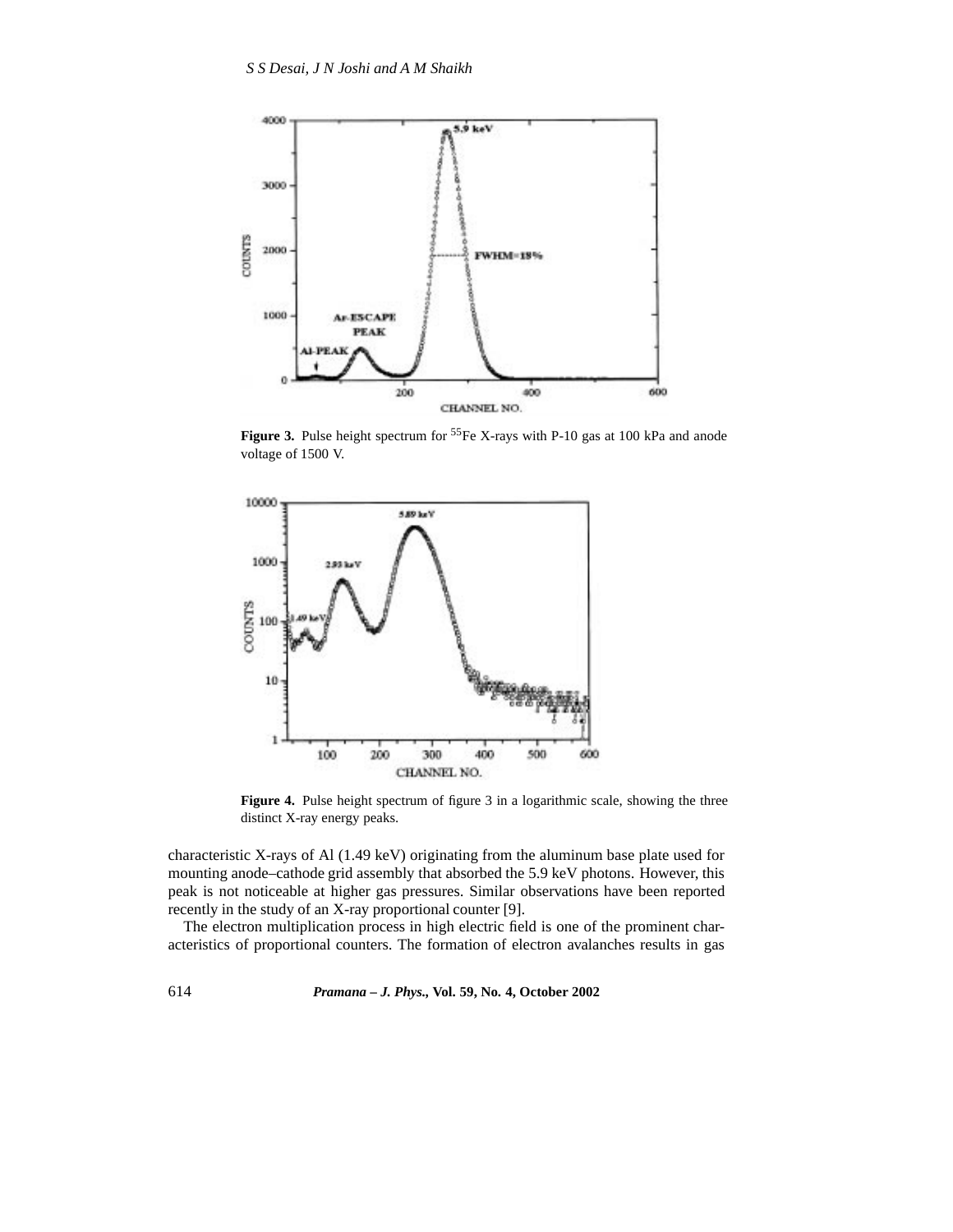amplification or gas gain. The overall performance of a proportional counter is expressed in terms of its gain which depends upon adjustable parameters such as detector geometry, operating voltage, gas pressure and its chemical composition. The energy resolution and spatial resolution (in case of PSDs) of the detector also depend upon these parameters. Variation of energy resolution (FWHM) with anode voltage at different gas pressures is shown in figure 5. It is seen that the energy resolution remains almost constant in the proportional region for a particular gas pressure. Any upward deviation from this value indicates the onset of gas gain saturation and degradation of the energy resolution. It is also seen that the proportional region shifted to higher voltage range with increase in the gas pressure. A maximum energy resolution of  $\sim$ 12% (FWHM) is obtained for 300 kPa gas pressure and at anode voltage of 2200 V.

The gas gain as a function of the anode voltage is determined for P-10 gas at pressures equal to 100, 200, 300 kPa. For each measurement, gas gain  $M$  is calculated using the equation

$$
M = \frac{WC_f \nu}{Xe},\tag{2}
$$

where *W* is the ionization energy of the gas (26 eV for P-10 gas),  $X$  the energy of the photoelectron almost equal to that of incident X-rays,  $\nu$  the preamplifier output,  $C_f$  is the feed back capacitance of the preamplifier and *e* the electron charge. The gas gain curves, i.e., the logarithm of gas gain as a function of the applied anode voltage are presented in figure 6. It can be seen from the graph that gas amplification  $(M)$  is the exponential function of the applied voltage in the whole range of gas gains,  $10 < M < 5 \times 10^4$  and appears as a line on the semi-log plot. The high voltage required for the same gas gain increased



**Figure 5.** Resolution (FWHM) of the main peak as a function of anode voltage for different gas pressures.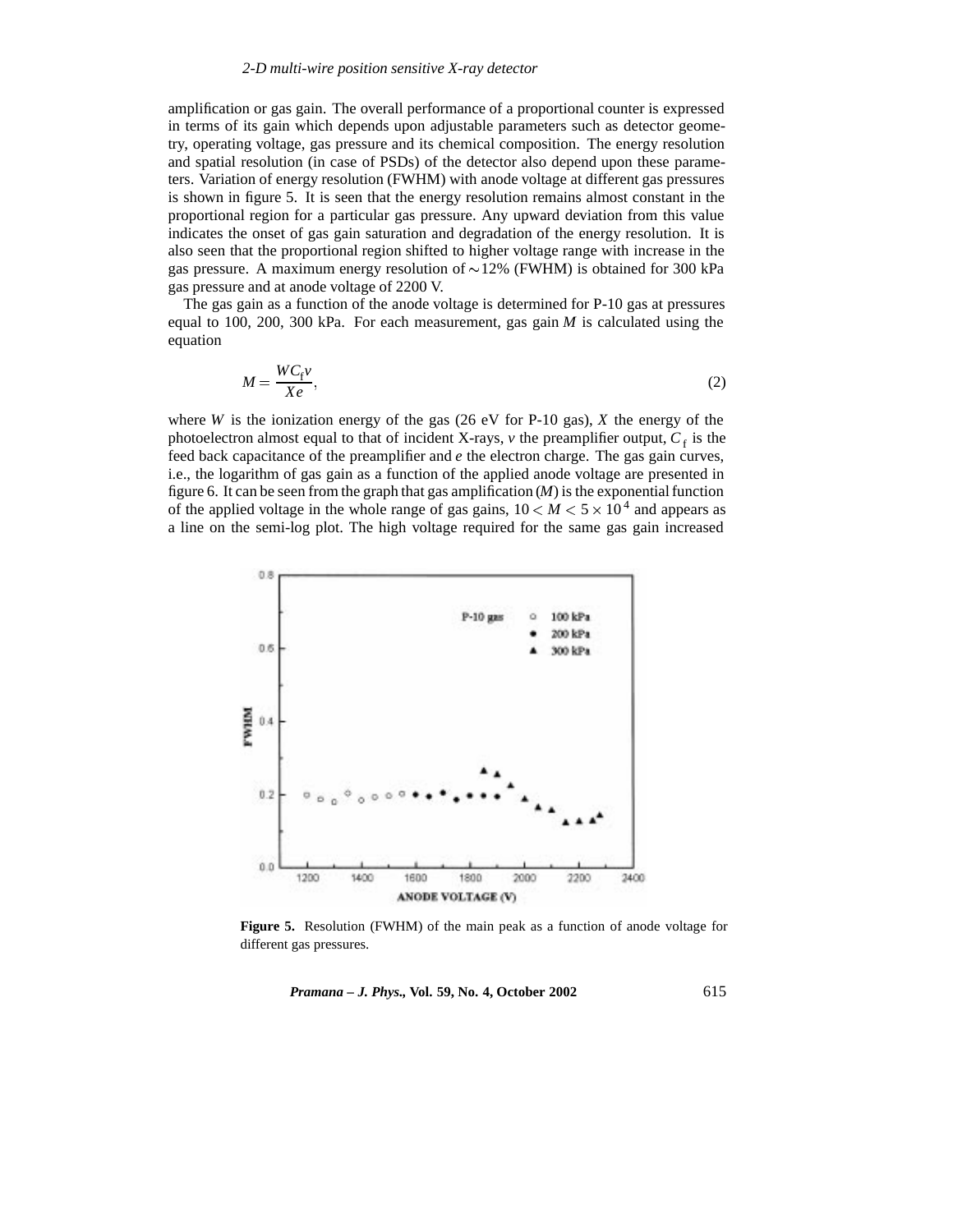

**Figure 6.** Gas gain as a function of anode voltage for various P-10 gas pressures. Two sets of data are shown for each pressure.

with the increase in gas pressure. In order to compare the present results with the previous measurements, the gas gain data are fitted on the Diethorn formula [10]

$$
\ln M = \frac{V}{\xi} \frac{\ln 2}{\Delta V} \left( \ln \frac{V}{pa \xi} - \ln K \right)
$$
 (3)

where *V* is the applied voltage,  $\xi$  the design parameter of the detector and is given by  $\xi = \ln(b/a)$  for the detector with cylindrical geometry and  $(\pi l/s - \ln(\pi d/s))$  for 2-D detector with multiwire geometry [6], *a* and *b* the anode and cathode radii and *p* the gas pressure. The parameters*l* ; *d*, and *s* have their meanings as given in eq. (1).∆*V* corresponds to the potential difference through which an electron moves between successive ionization events and *K* represents the minimum value of  $E/p$  below which multiplication cannot occur. The parameters ∆*V* and *K* depend only on the gas mixture. The previously reported values for these parameters for the P-10 gas by Wolff  $[11]$  are 23.6 V and 48 kV/cm atm respectively and those by Okuno *et al* [9] are 27.8 V and 37 kV/cmatm respectively. Our results,  $\Delta V = 23.65$  V and  $K = 48.62$  kV/cm atm, obtained by fitting our data to eq. (3) for multiwire geometry are consistent with these reported values.

Position resolution is determined by measuring the detector response to a 1 mm collimated X-ray beam incident normally on the window and recording position spectrum along the X and Y grids in steps of 4 mm. A typical position spectrum recorded along *X*-axis is shown in figure 7. A 3-D position spectrum is also recorded and position resolution is calculated by noting the FWHM in both X and Y directions. Spatial resolution (FWHM) of  $1.7$  mm  $\times$  1.8 mm, 1.5 mm  $\times$  1.6 mm and 1.2 mm  $\times$  1.4 mm is obtained at 100, 200, and 300 kPa gas pressures respectively. Figure 8 shows position spectrum of the character 'S' traced by keeping X-ray source on the active area. Uniformity of response, i.e., efficiency over complete active area of the detector is highly desirable for X-ray diffraction. This can be tested by irradiating the detector with a beam of X-rays of uniform intensity per unit area, and measuring the position spectrum. Figures 9a and b show the *X*-axis and *Y*-axis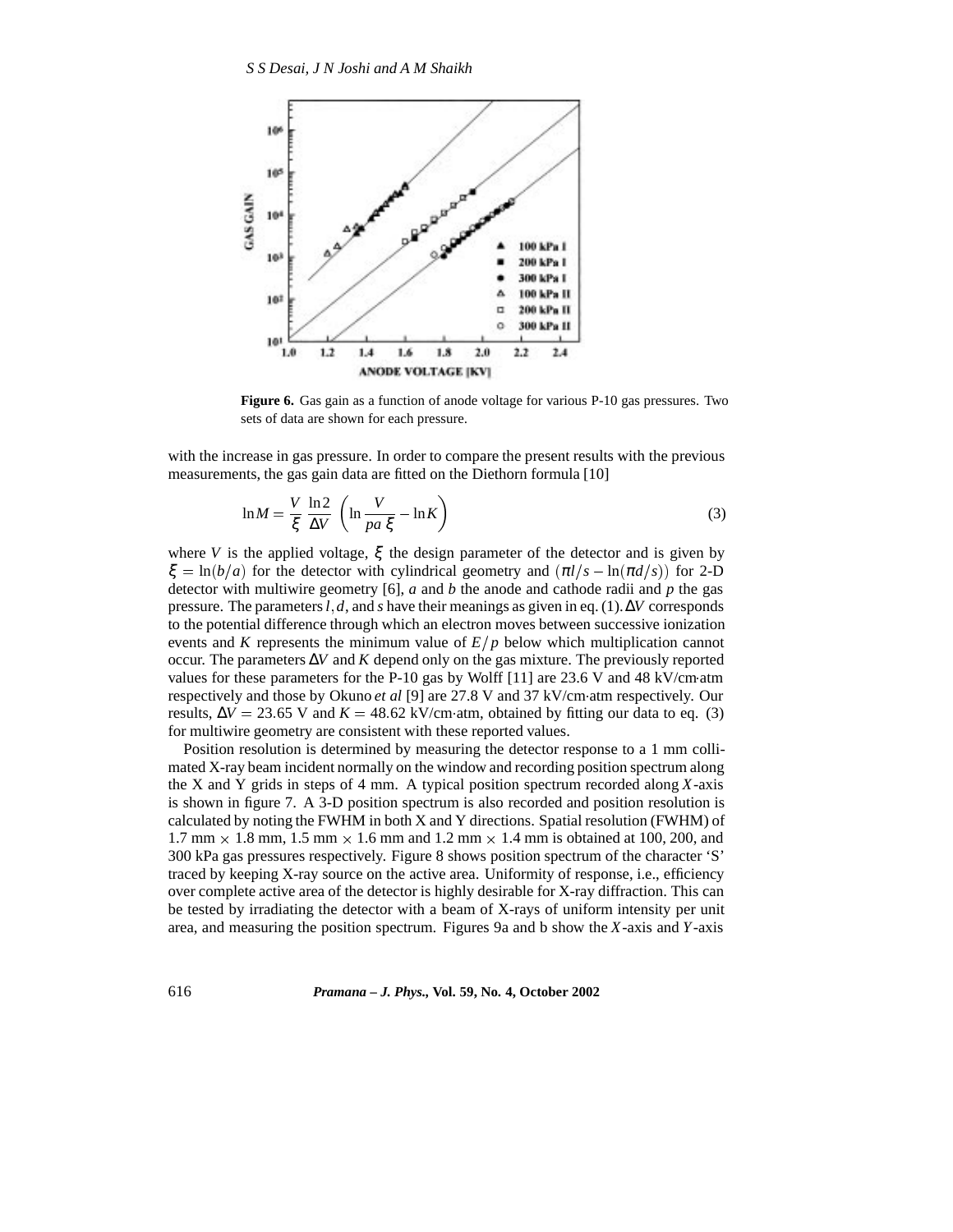

**Figure 7.** Position response of the detector along X-direction.



Figure 8. Position spectrum of the character 'S' traced by keeping the X-ray source on various positions of the active area.

responses, respectively, from the detector to a 55Fe source placed some 30 cm above it so as to give an approximately flat distribution. In *X*-axis, there is a modulation due to the discrete cathode wire locations and the spectrum shows the period of cathode wire spacing. No such cathode wire quantization is seen in the *Y*-axis response except

*Pramana – J. Phys.,* **Vol. 59, No. 4, October 2002** 617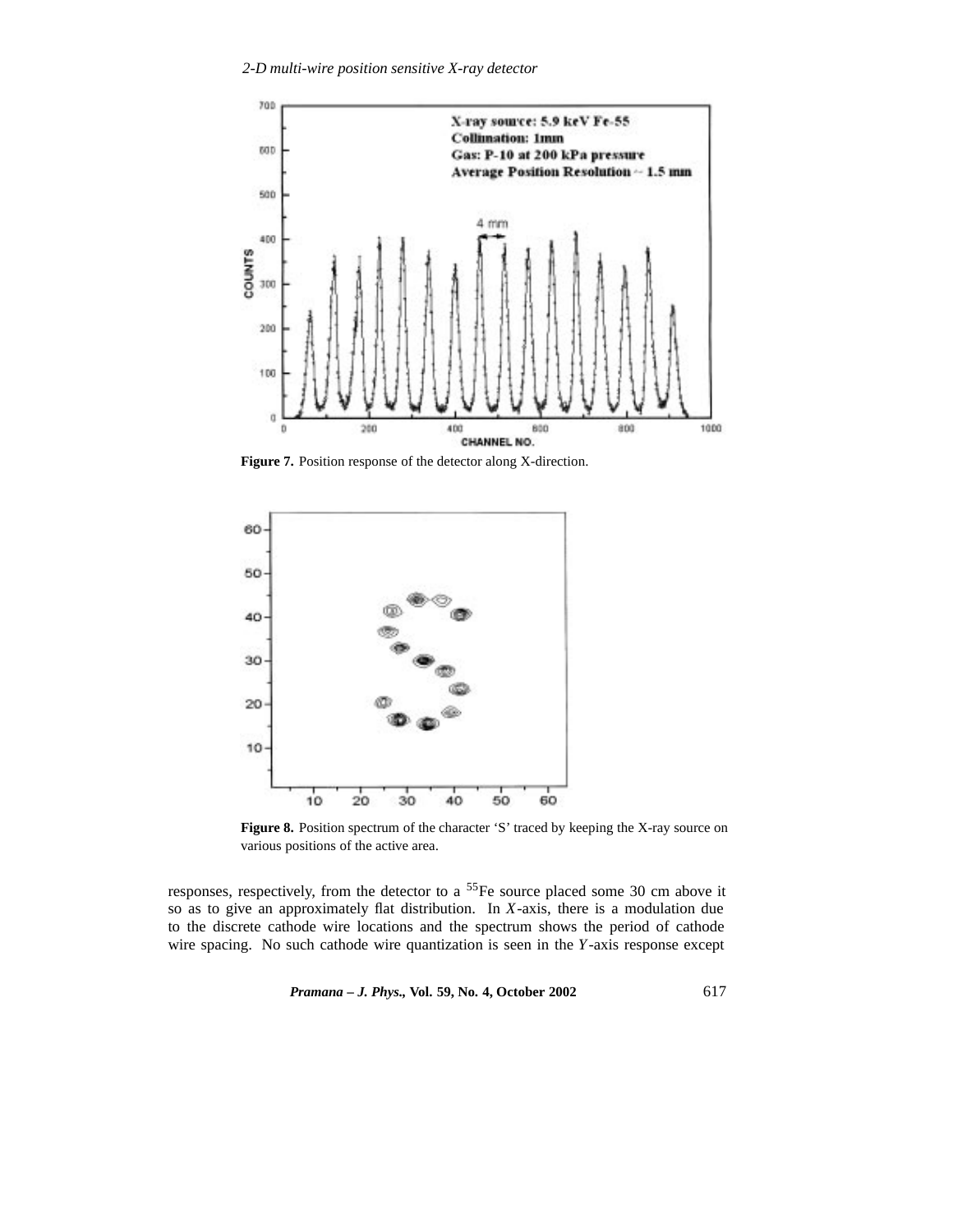

**Figure 9.** Uniform irradiation response of the detector. (**a**) The upper X-cathode response and (**b**) lower Y-cathode response.



**Figure 10.** Position spectrum obtained with detector covered with a grid containing uniform holes and flooded with X-rays.

low amplitude wrinkles across the whole field. Figure 10 shows position spectrum recorded by placing a lead mask containing uniform holes pattern, on the window of the PSD and flooding with X-rays. The PSD shows uniform efficiency over complete active area. The overall efficiency of the detector for the 5.9 keV X-rays is found to be 67% at 100 kPa gas pressure and 76% at 300 kPa. X-ray images of objects in various shapes cut from a lead sheet are recorded. The images recorded at 300 kPa gas pressure are sharp.